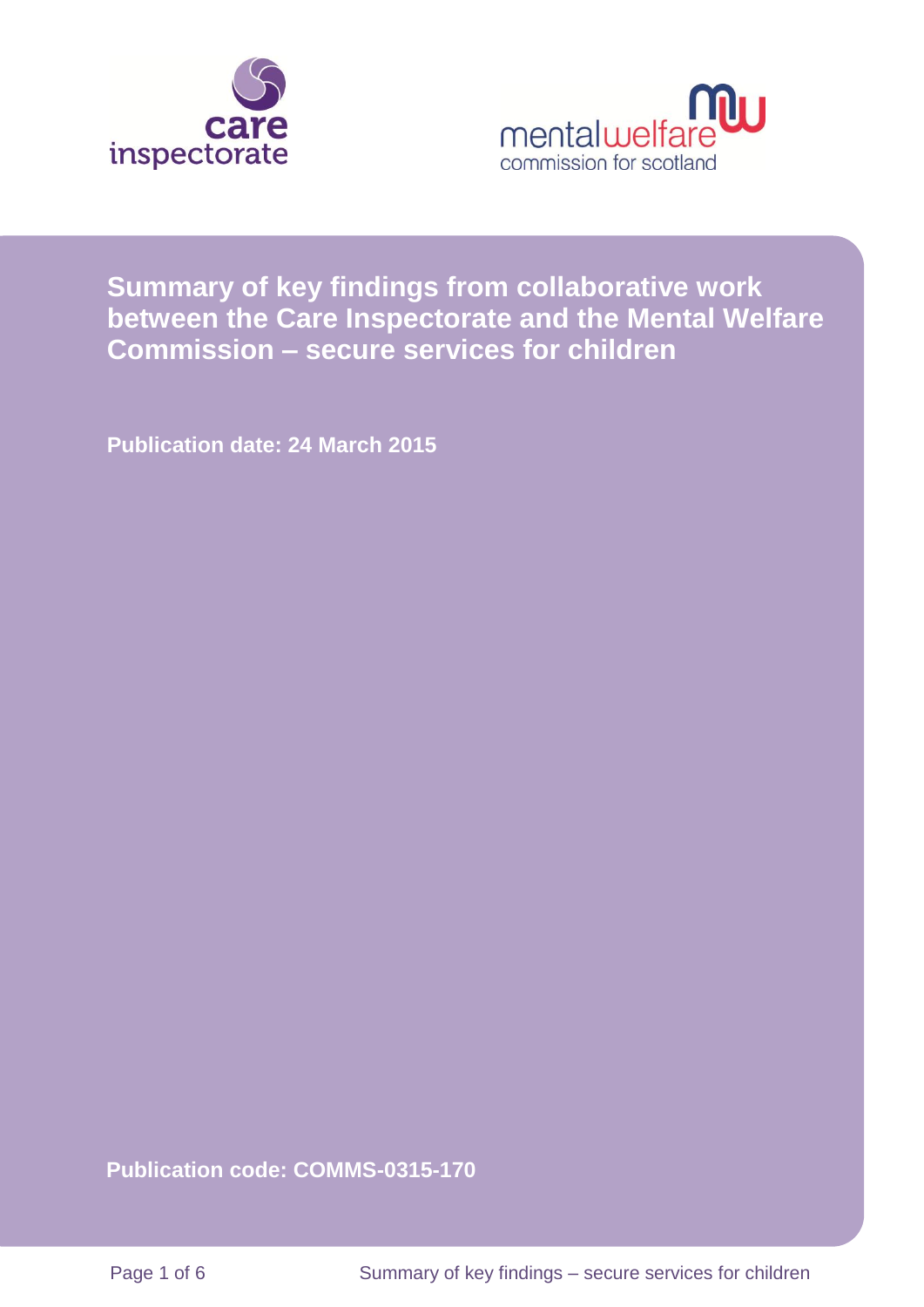There are five secure accommodation services across Scotland. During 2014-15, the Care Inspectorate and the Mental Welfare Commission worked together during the inspections of these services.

Care Inspectorate inspections suggest that these services are, overall, providing very good or excellent care. The Mental Welfare Commission found for this very complex group of young people, that their mental health needs, on the whole, were being met.

### **Background**

The mental health needs of young people looked after in residential care settings have been part of a national agenda for some years, with a clear commitment, nationally, to improving mental health services for young people in Scotland. Various national reports have identified that young people accommodated in care settings, including secure care services, have a higher rate of mental health difficulties than in the wider population. Significantly, the Care Inspectorate has observed an increase in the number of young people with mental health issues in secure accommodation.

There are five secure accommodation services across Scotland. These are:

- St. Mary's Kenmure Secure Unit
- Kibble Safe Centre
- Edinburgh Secure Services
- Rossie Secure Accommodation Services
- Good Shepherd Centre, Bishopton.

The services provide a total number of 90 secure places, plus some emergency provision. Young people can be placed in secure care on an emergency basis with the approval of the Chief Social Work Officer (CSWO), through the Children's Hearing system or the court system. Young people in secure care can remain there up to their eighteenth birthday.

The Mental Welfare Commission for Scotland and the Care Inspectorate are members of the National Preventative Mechanism (NPM), the body designated by the UK Government as a signatory to OPCAT, an international human rights treaty designed to protect the rights of people deprived of their liberty, including young people placed in secure accommodation. Through this link, the Mental Welfare Commission and the Care Inspectorate are aware of common themes relating to accommodated young people, particularly those placed in secure care. Care Inspectorate inspection activity found anecdotal evidence of secure services not feeling supported by child and adolescent mental health services (CAMHS). The Mental Welfare Commission also noted an increasing number of contacts, in recent years, in relation to individual young people with complex needs who have been in secure care and who require significant input to meet their mental health care needs.

Following discussion through the NPM, the Mental Welfare Commission and the Care Inspectorate agreed to undertake joint visits to the five registered secure care services in Scotland in accordance with the duty of co-operation under Section 114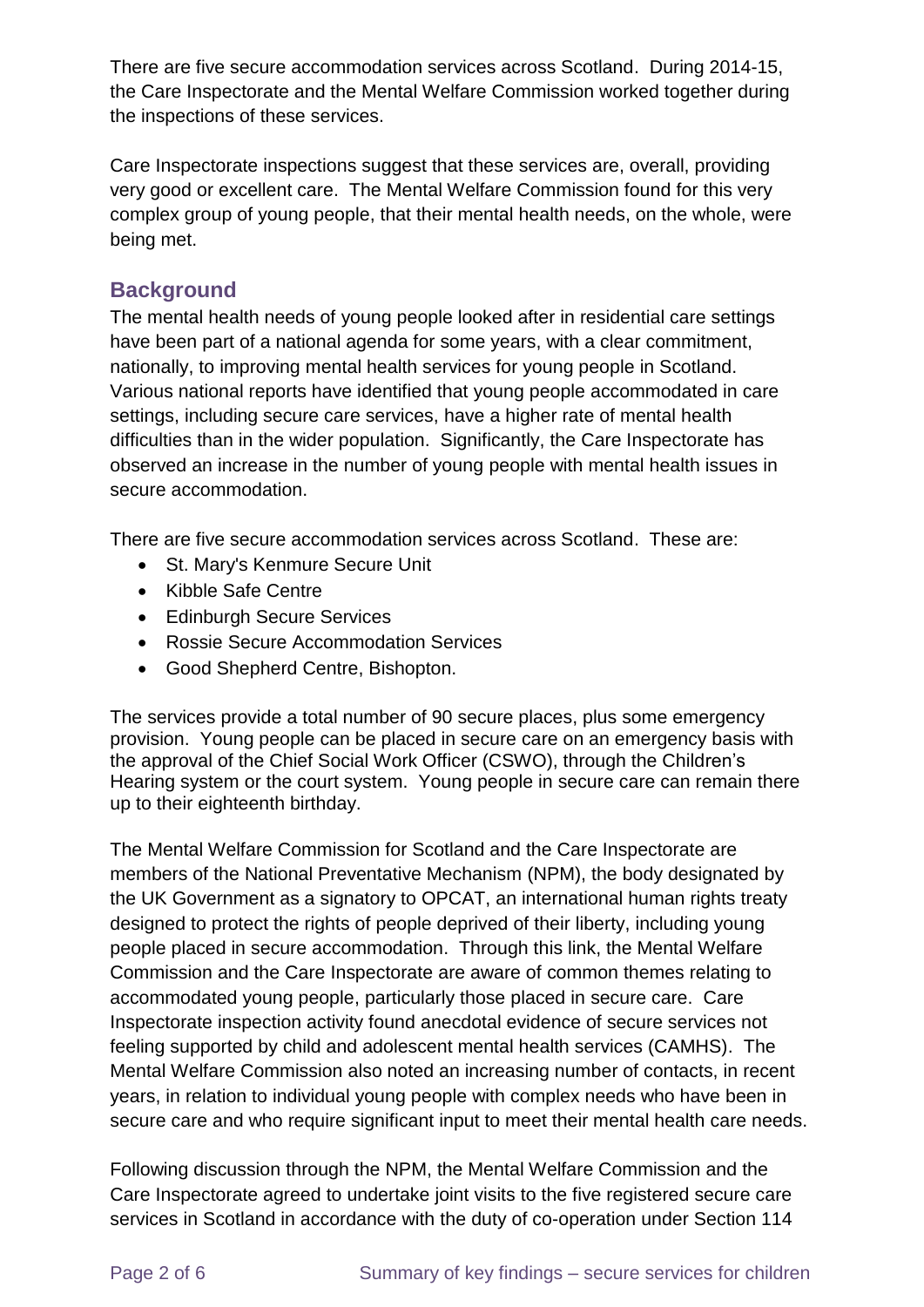of the Public Services (Scotland) Reform Act 2010. The Mental Welfare Commission and the Care Inspectorate met with the secure care providers before the inspections/visits to inform them of the plans and to answer any questions they had. The Care Inspectorate carried out inspection of the services in line with their published methodology. The Mental Welfare Commission, in accordance with the duties under the Mental Health (Care and Treatment) (Scotland) Act 2003, looked specifically at the care and support provided to those young people who had identified mental health problems and who were in contact with, or had been referred, to CAMHS.

The announced visits to the five services took place between November 2013 and January 2014. In preparation for the visits, the services provided relevant information relating to young people in their care. The Care Inspectorate on-site inspections spanned two days, with the Mental Welfare Commission joining the process on the second day.

There were 65 young people in secure care at the time of the visits, and 35 (54%) were receiving specialist mental health input or had a diagnosable mental health disorder. The Mental Welfare Commission spoke with, and accessed the records of, 27 of these young people individually. A further eight young people chose not to be interviewed but their records were also reviewed. The Care Inspectorate spoke with managers and staff within each service and ascertained their knowledge and understanding of young people's mental health. The Care Inspectorate looked at how each service accessed psychiatric and psychological support for young people and at how this was reflected within care and behaviour management plans. The Mental Welfare Commission spoke with staff about each individual young person, to ascertain understanding of the young person's mental health needs and how these were being addressed both internally, by staff on site, and externally, by CAMHS from local area or the young person's home area.

#### **Key findings**

The journey into a care setting, including secure care was frequently complex. Many young people in secure care settings are placed outwith their home authority. Their journey is likely to include admission from and into other residential settings or, for those young people completing a custodial sentence, to a young offenders' institution. The understanding of reasons for admission and sharing of information between agencies and the secure care service is vitally important, as are the transitional arrangements from the service.

Young people may have experienced a number of moves before admission to secure care, and transitions pose challenges to services in providing consistency. We found that the transition arrangements could be improved, particularly at the point of admission and around the known mental health needs of young people. There was a lack of continuity of mental health care for some young people who had an identified mental health problem prior to, and during, their time in secure care accommodation.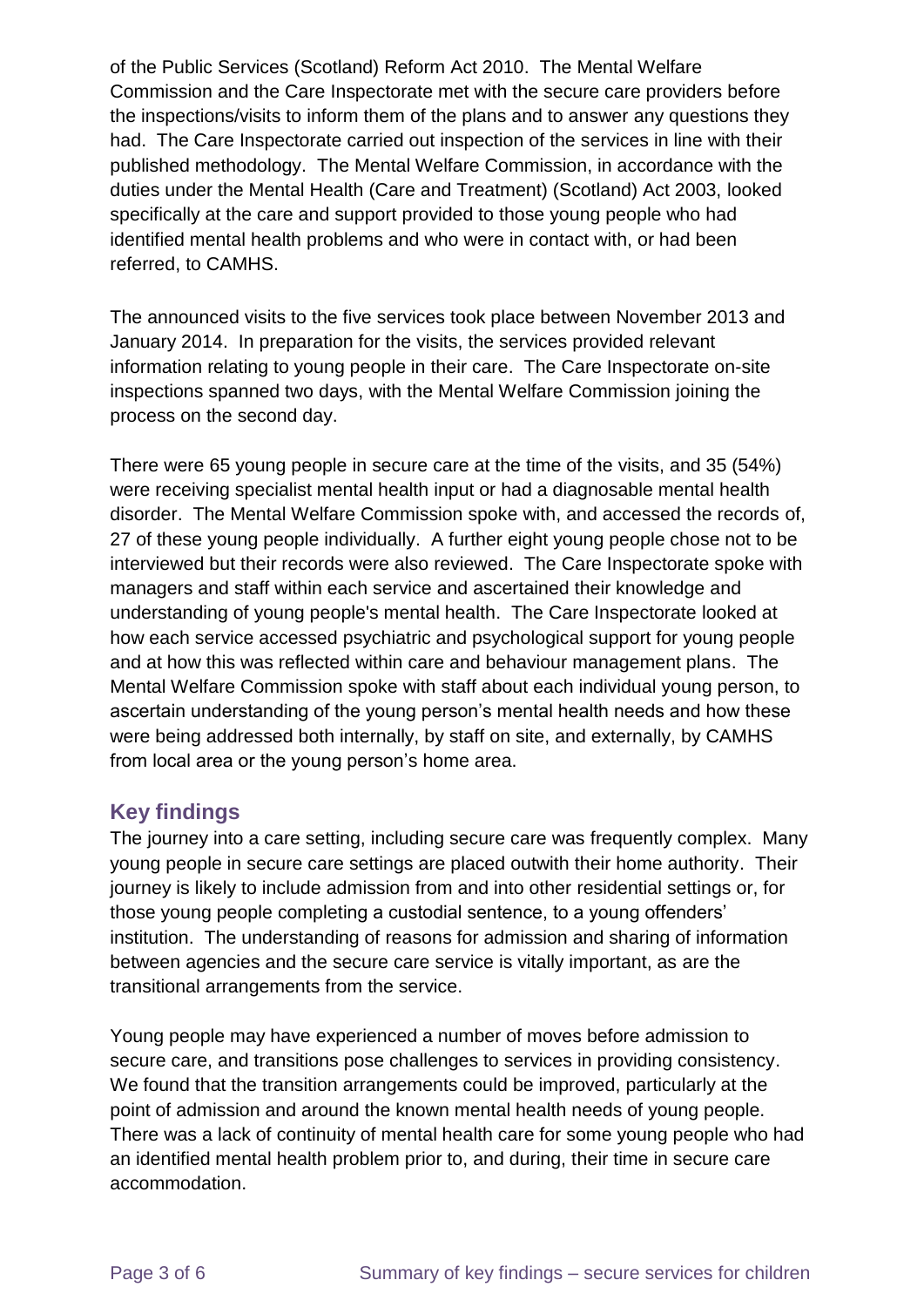Information about young people's mental health needs and supports in place were not always communicated to primary care services at the point of discharge from secure care.

An initial health assessment usually took place within 72 hours of admission to secure care. Generally, care plans were informative and person-centred. Review of case files showed separate entries on the mental health of each young person and included, where appropriate, multi-disciplinary review notes. There was evidence that appropriate information about a young person's mental health difficulties was not always being shared between residential care staff. From young people's perspective, there was a lack of clarity about which staff members knew about their mental health needs and treatment. This was understandably a very important issue for young people.

There was good evidence that the five secure services actively supported young people and had provided resources to do so. Most services have dedicated mental health teams who link with CAMHS or who sought to provide in-house assessment and interventions as part of the provision of the secure care service. Nurses employed by the services played a pivotal role in conducting initial health assessments and making referrals to specialist support services.

The provision and access to CAMHS was mixed. Generally, there was evidence of effective communication between professionals providing mental health support and secure accommodation care staff. Significantly, young people felt that this was an important aspect of their care needs being met.

Although the interface with CAMHS to ensure a personalised intervention – either directly by CAHMS or when carried out by the staff of the secure care service staff – is critically important, there was a general lack of clinical overview of the intervention and treatment models promoted by and delivered by secure care services. We also felt that providing independent advocacy would be an important support for young people in involving them in their treatment decisions and plans.

Across all five secure care services, young people had opportunities to access independent advocacy. However, this could be improved and developed, particularly for young people with identified mental health issues.

Young people in crisis felt they were well supported by secure care staff members.

#### **What next?**

This was a good example of collaborative work that allowed sharing of resources leading to improved understanding for the Mental Welfare Commission and the Care Inspectorate of the issues for young people with mental health needs in secure care services. The key findings from the Mental Welfare Commission report will inform the ongoing regulation and improvement work by the Care Inspectorate of secure care services. This will help the Care Inspectorate to examine, through future scrutiny work, specific areas of mental health care.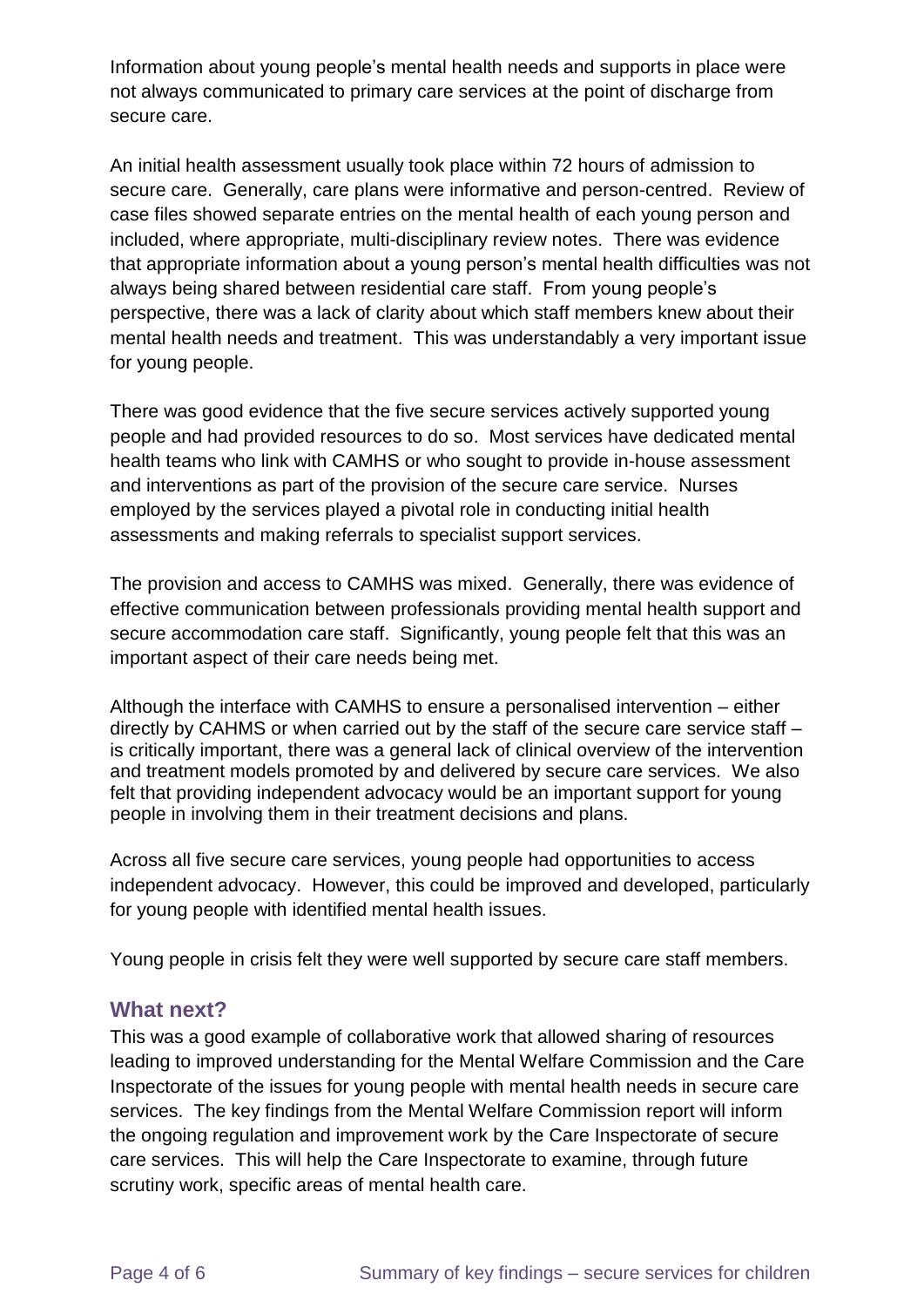The Mental Welfare Commission will include visits to secure units in its future focused-visit programmes and will also look at developing its focus on the issues identified during the collaborative visits. This process will include how contacts with parents and carers can be developed.

The Care Inspectorate and the Mental Welfare Commission are committed to working together to improve the outcomes for young people. Both organisations will take the opportunity to identify other possible areas of collaborative work, including inspection and visits to residential care services for children and young people. We will also work collaboratively in supporting and improving policy and practice development at strategic and service level. The Care Inspectorate will also consider how best to improve our links with parents and carers of all young people who are accommodated in a secure care service.

The reports on the inspections from the Care Inspectorate can be found on [www.careinspectorate.com](http://www.careinsepctorate.com/) and the report following the visits by the Mental Welfare Commission can be found at

[www.mwcscot.org.uk/media/203241/visits\\_to\\_young\\_people\\_in\\_secure\\_care\\_settin](http://www.mwcscot.org.uk/media/203241/visits_to_young_people_in_secure_care_settings_final.pdf) [gs\\_final.pdf](http://www.mwcscot.org.uk/media/203241/visits_to_young_people_in_secure_care_settings_final.pdf)